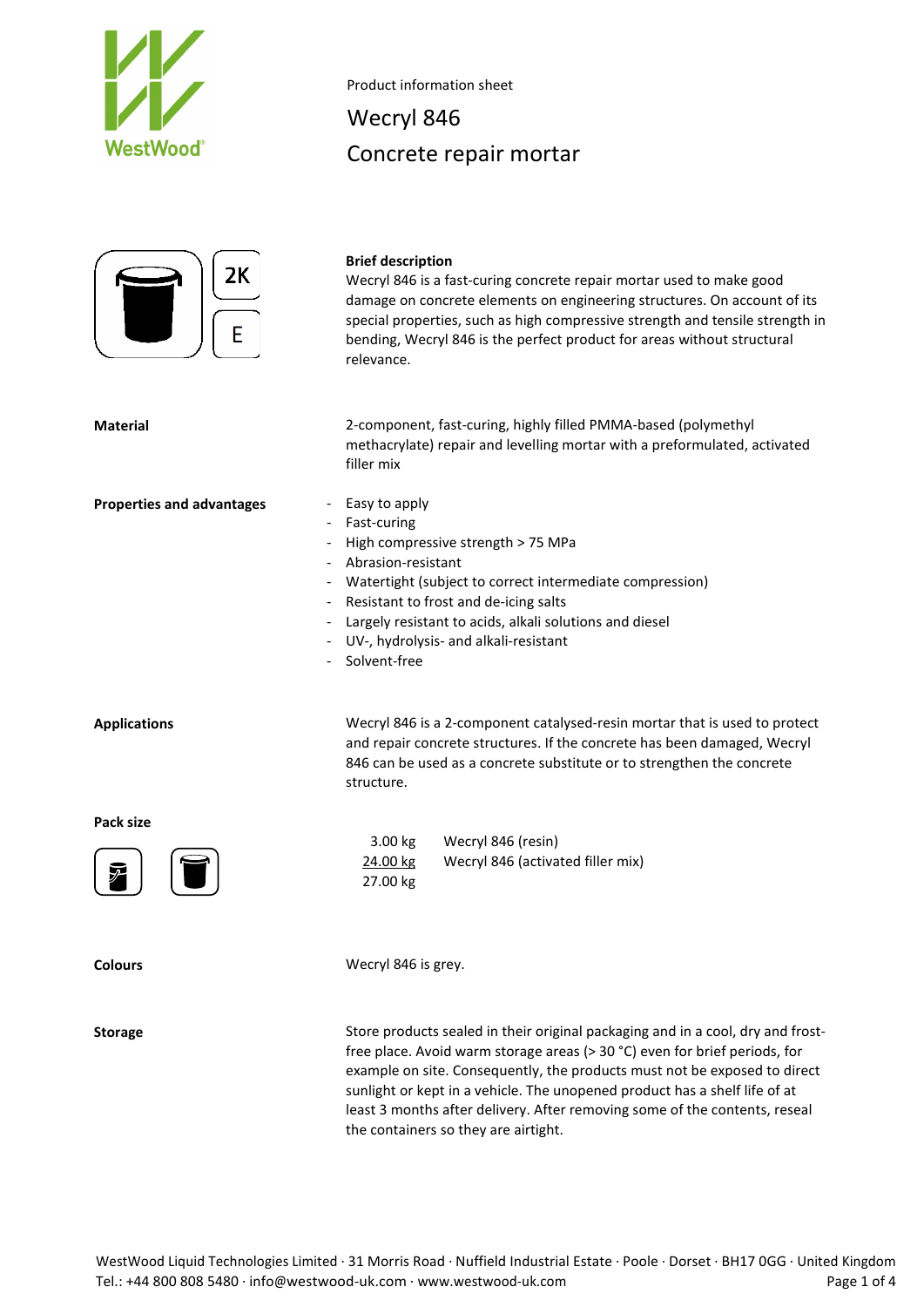

Product information sheet

# Wecryl 846 Concrete repair mortar

# **Application conditions Temperatures**





The product can be applied within the following temperature ranges:

| Product    | Temperature range, in °C |                |               |
|------------|--------------------------|----------------|---------------|
|            | Air                      | Substrate*     | Material      |
| Wecryl 846 | $-5$ to $+35$            | $+3$ to $+40*$ | $+3$ to $+30$ |

\* The substrate temperature must be at least 3 °C above the dew point during application and curing.

#### **Moisture**

The relative humidity must be  $\leq$  90%. The surface to be coated must be dry and ice-free. The surface must be protected from moisture until the coating has hardened.

### **Frost**

At temperatures around freezing the cured surface of the concrete repair mortar has to be abraded. This is essential to provide a good key, as otherwise there might be adhesion problems when the next layer is applied.

|                    | Reaction times for Wecryl 846 (at 20 °C) |  |
|--------------------|------------------------------------------|--|
| Pot life           | approx. 12 min                           |  |
| Rainproof          | approx. 30 min                           |  |
| Can be walked on/  |                                          |  |
| overcoated         | approx. 1 hour                           |  |
| <b>Curing time</b> | approx. 3 hours                          |  |

Higher temperatures will reduce reaction times, while lower temperatures will increase reaction times.

**Consumption rates approx.** 2.20 kg/m<sup>2</sup> per mm layer thickness

**Technical data** Dry density:

Wecryl 846 **approx.**  $2.14$  g/cm<sup>3</sup>

**Reaction times**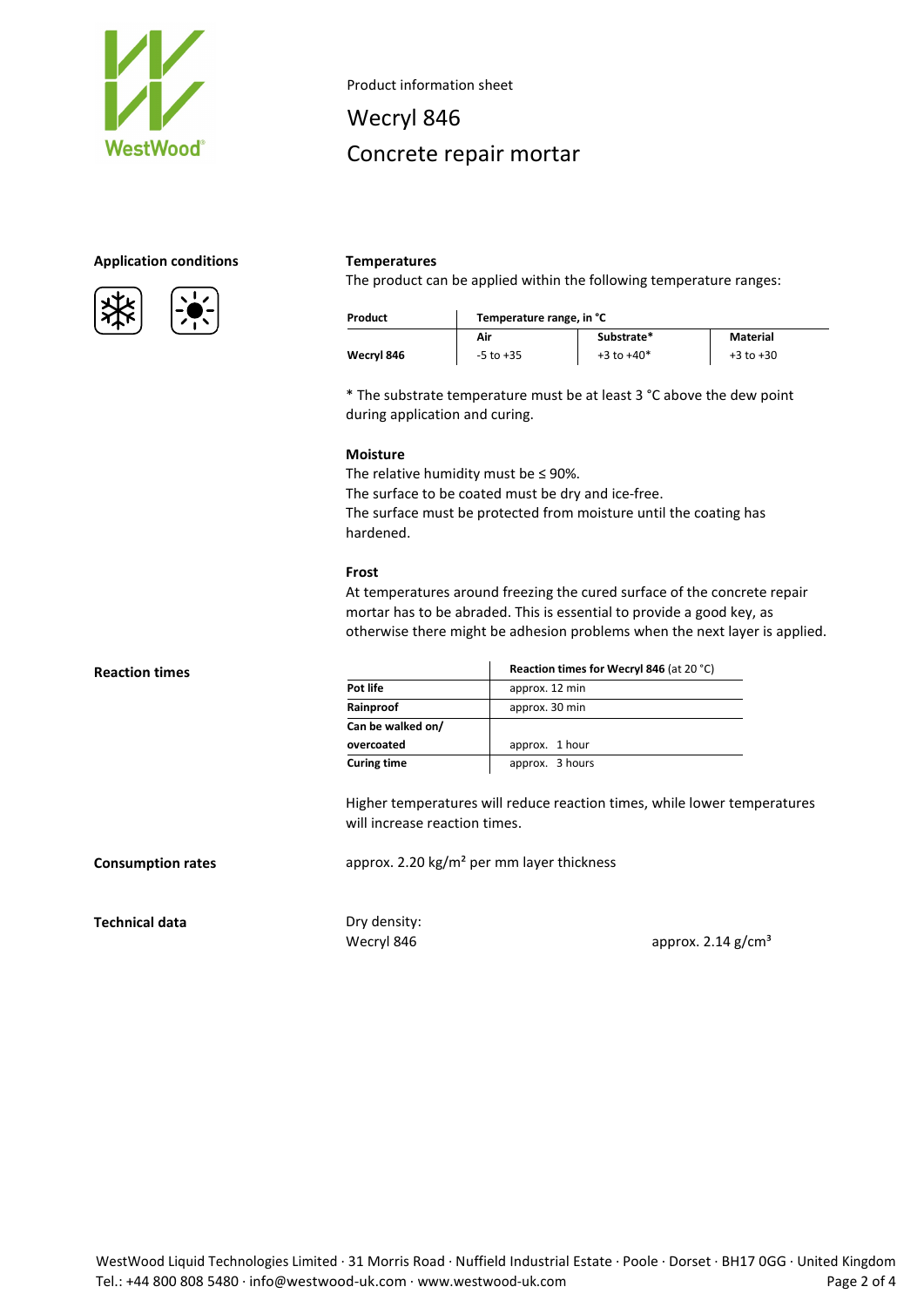





Product information sheet

Wecryl 846 Concrete repair mortar

# **Product application Application equipment / tools** For mixing the product:

- Stirrer with spiral mixer head

For applying the product:

Smoothing trowel

# **Substrate preparation**

The mortar is applied on top of the hardened WestWood Wecryl 276 Primer.

# **Mixing**

To ensure that a smooth consistency is achieved we recommend first transferring the resin component to a second mixing tub and then adding the sand component while stirring.

Shake the resin component thoroughly before use. Then stir the entire contents for 3 minutes using a compulsory mixer (spiral mixer head). There must be no lumps or nodules and all the material on the base and walls of the container must be incorporated. To ensure that this is done, we recommend repotting the material once during the mixing process. Attention:

Catalyst does not need to be added. The catalyst is already included in the sand component.

# **Application**

To avoid cracking in the mortar, it is vital that the maximum layer thickness per applied coating does not exceed 40 mm.

Thickness of applied coating: 4 - 40 mm per application.

Pour the mortar onto the primed surface, then immediately compact with a smoothing trowel and smooth over.

Please note: Make sure that the mortar is worked well into the corners (compressed).

# **Preparation for subsequent layers:**

Subsequent layers must only be applied once the base layer no longer gives off any sensible heat and is therefore overlayable.

**Cleaning If work is interrupted or when it is completed, clean the tools If work is completed, clean the tools If work is** interrupted or when it is completed, clean the tools thoroughly with WestWood Cleaning Agent within the pot life of the material (approx. 10 minutes). This can be done with a brush. Do not use the tools again until the Cleaning Agent has evaporated fully. Simply immersing the tools in the Cleaning Agent will not prevent the material from hardening.

WestWood Liquid Technologies Limited · 31 Morris Road · Nuffield Industrial Estate · Poole · Dorset · BH17 0GG · United Kingdom Tel.: +44 800 808 5480 · info@westwood-uk.com · www.westwood-uk.com example a set the page 3 of 4